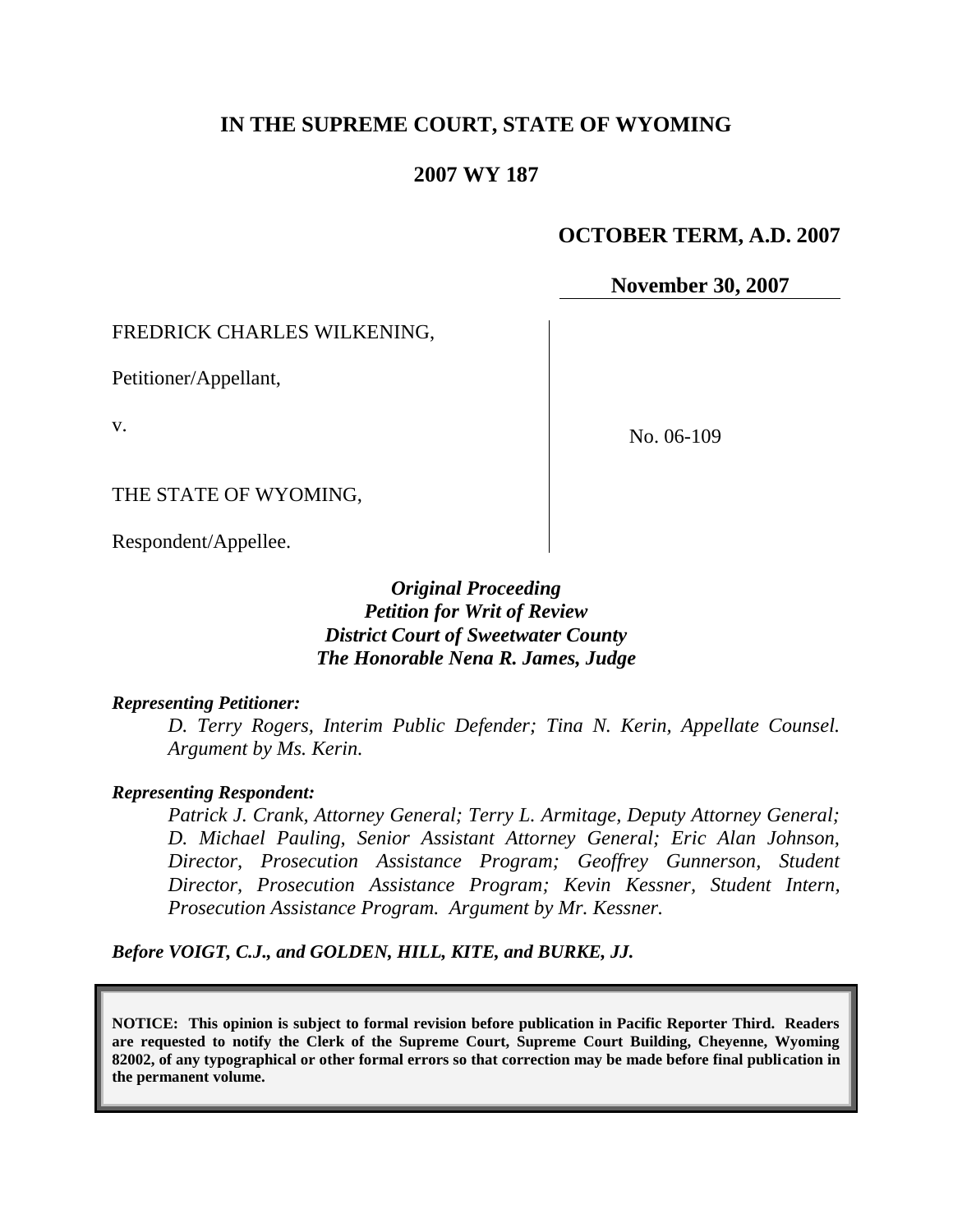### **BURKE, Justice.**

[¶1] We previously upheld Fredrick Wilkening's conviction for felony interference with a peace officer. *Wilkening v. State*, 2005 WY 127, 120 P.3d 680 (Wyo. 2005). While that appeal was pending, Mr. Wilkening filed a motion for new trial in the district court, claiming that the State had improperly withheld exculpatory evidence. The district court denied the motion, leading to Mr. Wilkening's current challenge. We will affirm the district court's decision to deny Mr. Wilkening a new trial.

### *ISSUE*

[¶2] Mr. Wilkening presents this issue:

Did the trial court err in denying the motion for new trial, in which it was alleged that the State had withheld potentially exculpatory evidence?

### *FACTS*

[¶3] We begin with a brief summary of the facts from our previous opinion in this case. When two Sweetwater County deputy sheriffs arrested Mr. Wilkening, he struggled and attempted to stab one of the deputies with a screwdriver. That deputy suffered cuts to the fingers and knuckles of his left hand, and a puncture wound to the thumb of his right hand. *Id.*, **[1]** 3-7, 120 P.3d at 682-83. Charged with felony interference with a police officer, Mr. Wilkening's main defense at trial was that the deputies were not engaged in the lawful performance of their duties when the altercation occurred. Mr. Wilkening asserted that the deputies had a grudge against him, and arrested him on specious grounds. His struggle was justified, he claimed, because his arrest was improper. This defense was unsuccessful, however, and Mr. Wilkening was convicted of the crime charged.

[¶4] While working on Mr. Wilkening's previous appeal, his appellate counsel had a conversation with a former prosecutor. According to appellate counsel, the former prosecutor related that he had filed the Information against Mr. Wilkening, but then

> refused to prosecute the case because the deputy involved had stopped by his office before heading out to Mr. Wilkening's property and the deputy said he was "going to kick some ass." [The former prosecutor] further stated, "As far as I was concerned [the deputy] was looking for a fight and got one."

Asserting that this new information would have provided material support for his defense theory, Mr. Wilkening moved for a new trial on the basis that the prosecution had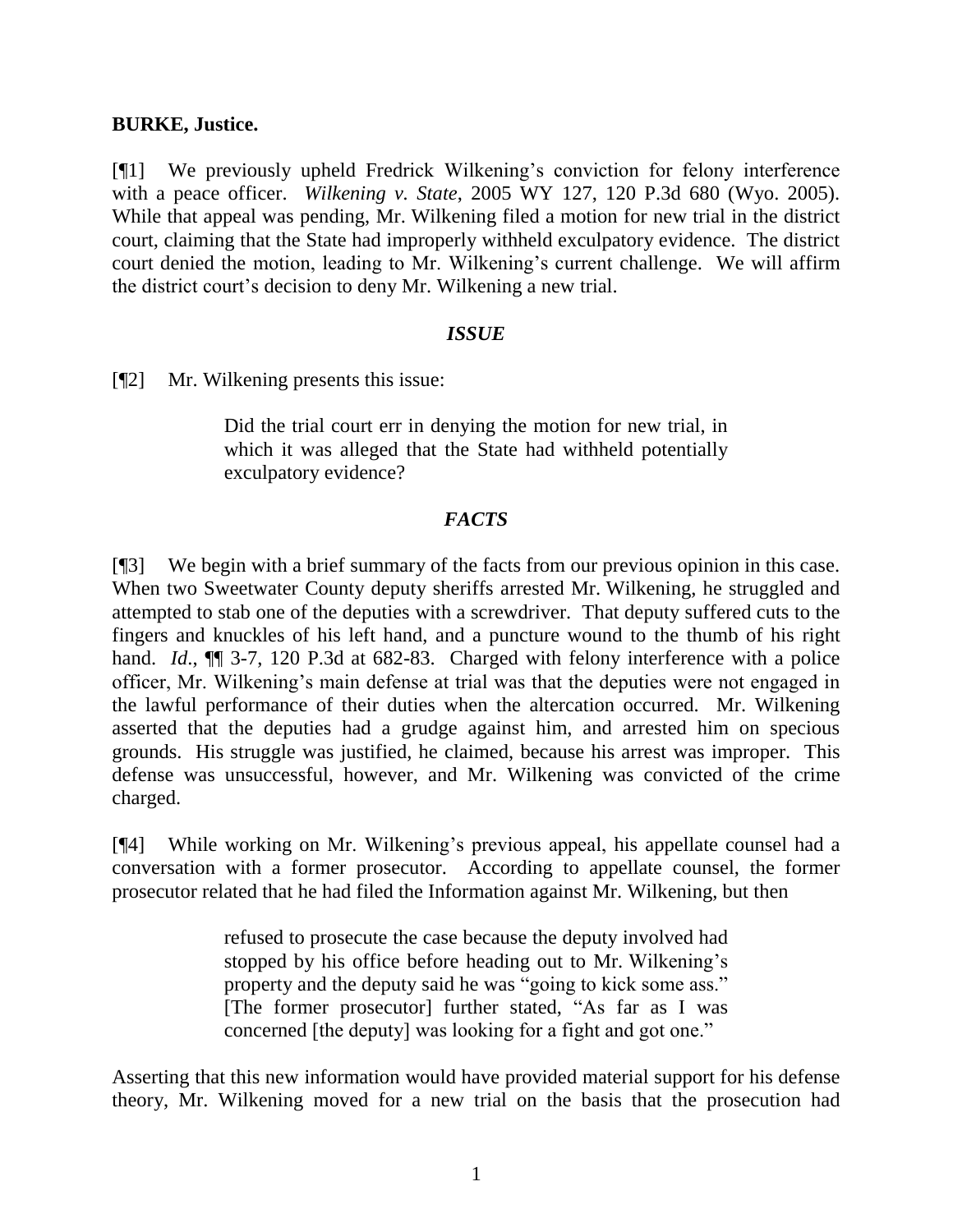improperly suppressed exculpatory evidence.

[¶5] At the hearing on Mr. Wilkening's motion for a new trial, both of the deputies were subpoenaed, but neither was called to testify. In his testimony, the former prosecutor denied that either of the deputies made the alleged statement. Following the former prosecutor's testimony, appellate counsel testified to her recollection of the conversation with the former prosecutor. At the close of the hearing, the district court denied the motion for new trial.

# *STANDARD OF REVIEW*

[¶6] Mr. Wilkening claims that his constitutional rights were denied when the prosecution withheld exculpatory evidence. *See Brady v. Maryland*, 373 U.S. 83, 83 S.Ct. 1194, 10 L.Ed.2d 215 (1963); *Davis v. State*, 2002 WY 88, 47 P.3d 981 (Wyo. 2002). When considering constitutional issues, this Court generally applies a *de novo* standard of review. *Martinez v. State*, 2006 WY 20, ¶ 6, 128 P.3d 652, 656 (Wyo. 2006). *See also Potter v. State*, 2007 WY 83, ¶ 14, 158 P.3d 656, 660 (Wyo. 2007) (speedy trial); *Garcia v. State*, 2007 WY 48, ¶ 7, 153 P.3d 941, 943 (Wyo. 2007) (illegal sentence); and *Stokes v. State*, 2006 WY 134, ¶ 6, 144 P.3d 421, 423 (Wyo. 2006) (constitutionality of criminal statue). The parties agree that Mr. Wilkening's claim of failure to disclose evidence in violation of *Brady* is properly reviewed *de novo*. *See Thomas v. State*, 2006 WY 34, ¶ 11, 131 P.3d 348, 352 (Wyo. 2006); *Chauncey v. State*, 2006 WY 18, ¶ 13, 127 P.3d 18, 21 (Wyo. 2006).

# *DISCUSSION*

[¶7] In *Brady*, 373 U.S. at 87, 83 S.Ct. at 1196-97, the United States Supreme Court held that "suppression by the prosecution of evidence favorable to an accused upon request violates due process where the evidence is material either to guilt or to punishment, irrespective of the good faith or bad faith of the prosecution." To establish a *Brady* violation, Mr. Wilkening must prove, first, that the prosecution suppressed evidence, second, that the evidence was favorable to the defense, and third, that the evidence was material because it is reasonably probable that, had the evidence been disclosed to the defense, the result of the proceeding would have been different. *Davis*, ¶ 16, 47 P.3d at 985. Notably, the burden is on Mr. Wilkening to establish all three elements. *Mascarenas v. State*, 2003 WY 124, ¶ 18, 76 P.3d 1258, 1265 (Wyo. 2003).

[¶8] To analyze this case, it is necessary to identify precisely what evidence it is that, in Mr. Wilkening's view, justifies a new trial. It cannot be the statement of the former prosecutor to appellate counsel. That statement did not exist at the time of the trial, and so could not have been improperly suppressed. Rather, the evidence directly at issue is the deputy's alleged statement to the former prosecutor that he was going to Mr. Wilkening's property "to kick some ass." If the deputy made that statement before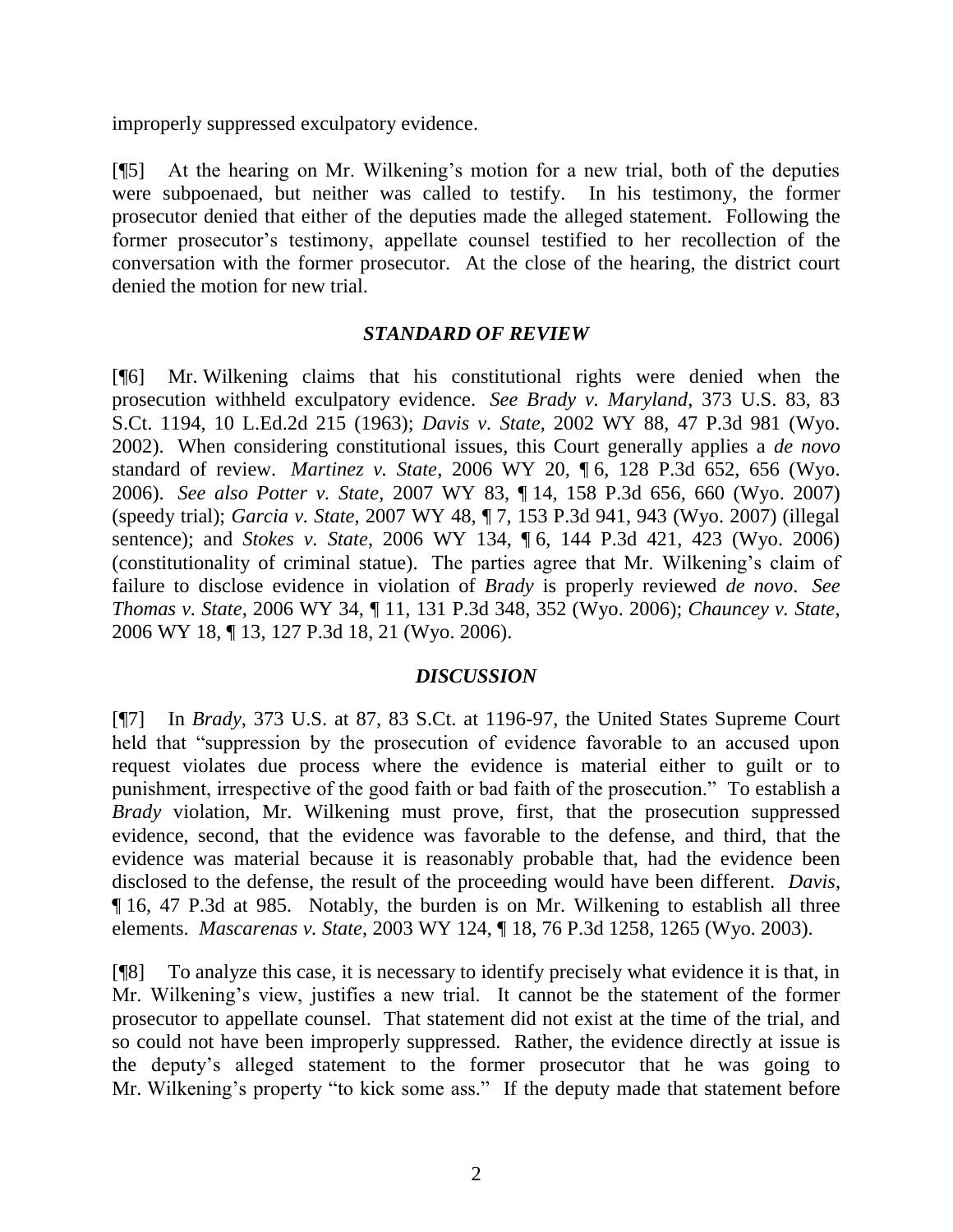arresting Mr. Wilkening, then the evidence would have existed at the time of the trial. It was not disclosed to Mr. Wilkening before trial. It would have been favorable to his defense theory that the deputies were acting on some sort of personal grudge, not pursuant to official duties. It might have changed the jury's decision, because even if the deputies denied saying they had been looking for a fight, the evidence might have been used as effective impeachment. "Impeachment evidence that could be used to discredit such an important witness . . . is usually material." *Davis*, ¶ 22, 47 P.3d at 987. *See also United States v. Bagley*, 473 U.S. 667, 676, 105 S.Ct. 3375, 3380, 87 L.Ed.2d 481, 490 (1985).

[¶9] Based on our *de novo* review, however, we conclude that Mr. Wilkening did not meet his burden of proving that the deputy made the statement as alleged. The two deputies were present at the hearing, but for reasons not apparent from the record, were never called as witnesses. Their silence provides no support for Mr. Wilkening's claim. *See Mascarenas*, ¶ 18, 76 P.3d at 1265 (*Brady* claim "must fail" when the disputed evidence is not included in the record).

[¶10] The former prosecutor testified at the hearing. Asked if the deputy ever said that he was going "to get into a physical confrontation with Mr. Wilkening," his answer was, simply, "No." He recalled having a conversation with one of the deputies before they arrested Mr. Wilkening, but could not remember specifics, including which of the two deputies had been involved in the conversation. The former prosecutor then testified as follows:

> Q. Did you at any time tell [appellate counsel] that you did not want to prosecute the matter because you felt that the officers in this matter were looking for a fight and got one?

> A. I said that to [appellate counsel], but she took that out of context.

Q. Okay. Could you explain that to the Court.

A. Yeah. I had a policy . . . that if somebody started a fight and lost the fight, they're not going to come to me and have me finish the fight for them. Basically, if there's any element of self-defense, then I was not going to file the charges. And I had initial reason to at least look at this matter and determine whether or not maybe the officer had something to do with starting the fight, so to speak. And I determined very quickly he did not.

Q. Once again I'm going to take another shot at this. Did